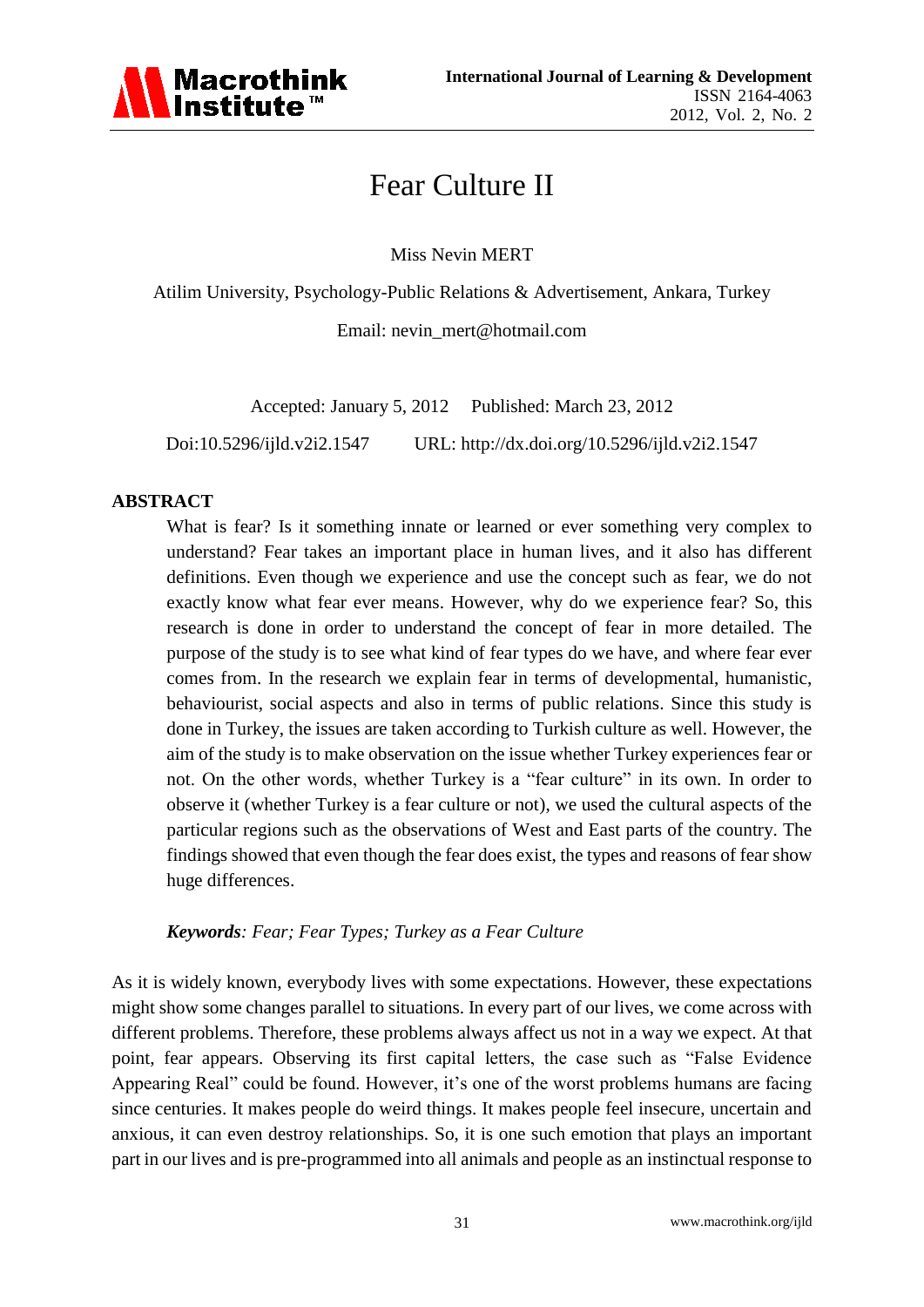# Macrothink<br>Institute™

potential danger<sup>1</sup>. When a person experiences fear, the amygdala and the hypothalamus (the certain areas in the brain) are immediately activated and appear to control the first physical response to fear. Chemicals such as adrenaline and the stress hormone that is cortisol are released into the blood stream causing certain physical reactions such as rapid heart rate, increased blood pressure, tightening of muscles, sharpened or redirected senses, dilation of the pupils (to let in more light), increased sweating<sup>2</sup>. The aim of this article is to find out the causes and results of fear in our country and whether our country experiences the "fear culture" from developmental, humanistic, behaviourist, social aspects and in terms of public relations.

There are so many explanations of fear, however, it is important to mention that fear and phobia are closely related with each other. So, to explain fear, it is a good idea to look at the types of phobias such as [Algophobia,](http://en.wikipedia.org/wiki/Algophobia) a fear of pain; [Pyrophobia,](http://en.wikipedia.org/wiki/Pyrophobia) a fear of fire or [Hydrophobia,](http://en.wikipedia.org/wiki/Rabies) a fear of water (for more information look at Appendix**).**

Approaching from the *Developmental Psychology* aspect, the first thing that is going to describe is why children experience fear. In general there are two types of fears<sup>3</sup>. The first one is *instinctive* fear and the second one is *learned* fear. Children until 4 years-old experience the instinctive fears. When the baby hears a loud voice, s/he leaps, because at that moment s/he experiences fear (the first type of fear). These fears could also be fanciful like seeing monsters that are going to eat them or the similar shapes. There is also the second type of fear which is the learned one. This fear is learned either from the parents, or from the environment, or from television. For instance, the mother of the child screams when she sees a white toy, and the child generalizes it as if all white toys are harmful and begins to cry. The fears learned from friends are also sourced by parents. For example, the parents of a child can say "If you do not sleep, the monsters will come to eat you". So, the child hearing this sentence will share it with his/her friends and as a result his/her friends will also think about it and will experience the same fear. However, there are some fears which do not change during the life-span. In general, phobias such as Algophobia (a fear of pain), Pyrophobia (a fear of fire) are more permanent. Conversely, the fears experienced by child (fear of monsters) are more temporary because they disappear after a certain time. After looking at these types of phobias, it is clear that people at every moment of their lives may experience fear which can affect them.

Approaching from Psychosexual Developmental aspect, S. Freud mentioned the basics of "*inborn" fears*. According to him (Benjamin B. Lacey, *An Introduction*, NY: McGraw-Hill, 469-471), there are five stages in the Psychosexual Development. The first stage which includes the phallic stage is important for us at this point because it includes the Oedipus complex describing inborn fears. In this stage (3 to 6 Years) gratification is focused on the genitals, and where the Oedipus complex exists. According to Freud, the unconscious wish of all male children to kill their fathers and sexually possess their mothers is the description of the Oedipus complex. However, they cannot do this because of the castration anxiety (the fear of a

1

<sup>1</sup> http://www.nativeremedies.com/ailment/overcoming-fears-info.html

<sup>&</sup>lt;sup>2</sup> <http://nativeremedies.com/ailment/overcoming-fears-info.html>

<sup>&</sup>lt;sup>3</sup> Elif GÜRSOY, the psychologist of human development.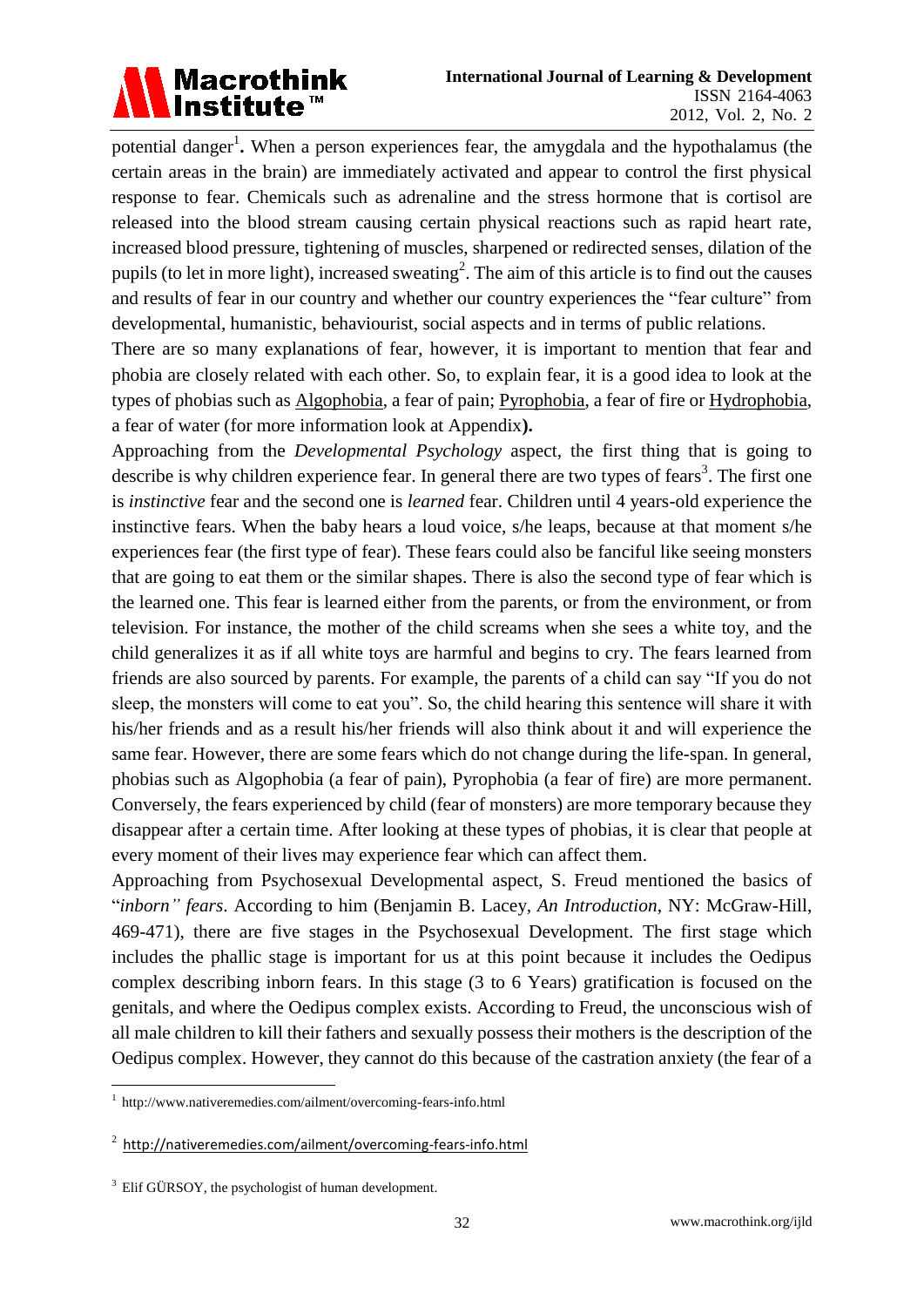

young boy that his father will punish his sexual desire for his mother by removing his genitals). Another point is that experiencing fear generally goes parallel with the people age. Nevertheless, to guess the time when the child is going to experience fear is too hard because there are past experiences and current psycho-physiological and environmental conditions as causes of fear. According to the research done between children in rural regions, %75 of fear contains the existence of animals<sup>4</sup>. However, in West countries (in urban regions), there is a survey done between children of 9 years-old and %40 of fear cause due to bodily harm, robbery, child thieves, death and animal existence<sup>5</sup>. As it is seen, when the animal existence takes the first place in rural regions, in urban regions it could take the last place.

In terms of Personality Development, according to Erikson (Benjamin B. Lacey, An Introduction, NY: McGraw-Hill, pp. 326), there are eight stages and after observing each of them, we can say that every stage has experienced fear. In each stage something is in contrast with something. For example, in the first stage that is basic trust versus mistrust it is seen to experience fear, because here, a person learns to feel comfortable and trust parents' care. However, opposite to this, due to the mistrust, a person may develop a deep mistrust to the world that is perceived to be unsafe. So, as it is seen, a person experiences his first fears<sup>6</sup>.

From Cognitive Developmental aspect, Piaget's perspective<sup>7</sup>, for improvement of child's cognitive and linguistic conceptions, there are four stages (sensorimotor, preoperational, concrete operational, and formal operational) which should be passing though. The human being is strongly affected by the society and the "self" is also formed by it. So, since families are growing up their children, they have a big responsibility. If the child's family is leaded by the dogmatic system, there is a probability of a child being raised in the same way. For a child, there is a critical period of developing the cognitive concept. So, the leaders are aware of it and by having connections with their families, they also affect the children. Though it will be easier for the leaders to grow up the children they want to see in the future. Another point is that, our century experiences anti-democratic system. In other words, families leading their children acts shape these children and their actions. However, when they themselves do the same actions they find some excuses such as telling that they are grownups and in a way hide their own feelings. After taking all these facts into consideration, we can see that in every period people has a tendency to be affected by the leaders. All these affections are the causes of fear.

1

<sup>4</sup> Yavuzer, *Çocuk Psikolojisi*, s. 39

<sup>5</sup> Mary J. Gander, Harry W. Gardiner, *Çocuk ve Ergen Gelişimi*, çev. ed. Bekir Onur, Ankara 1993, s. 381

<sup>6</sup> Benjamin B. Lahey, *Psychology An Introduction*, NY: McGraw- Hill, 9th Edition, page 379

<sup>7</sup> Diane E. Papalia, Sally Wendkos Olds, & Ruth Duskin Feldman, *Human Development*, 10th Edition, NY: McGraw-Hill, pages 248, 487.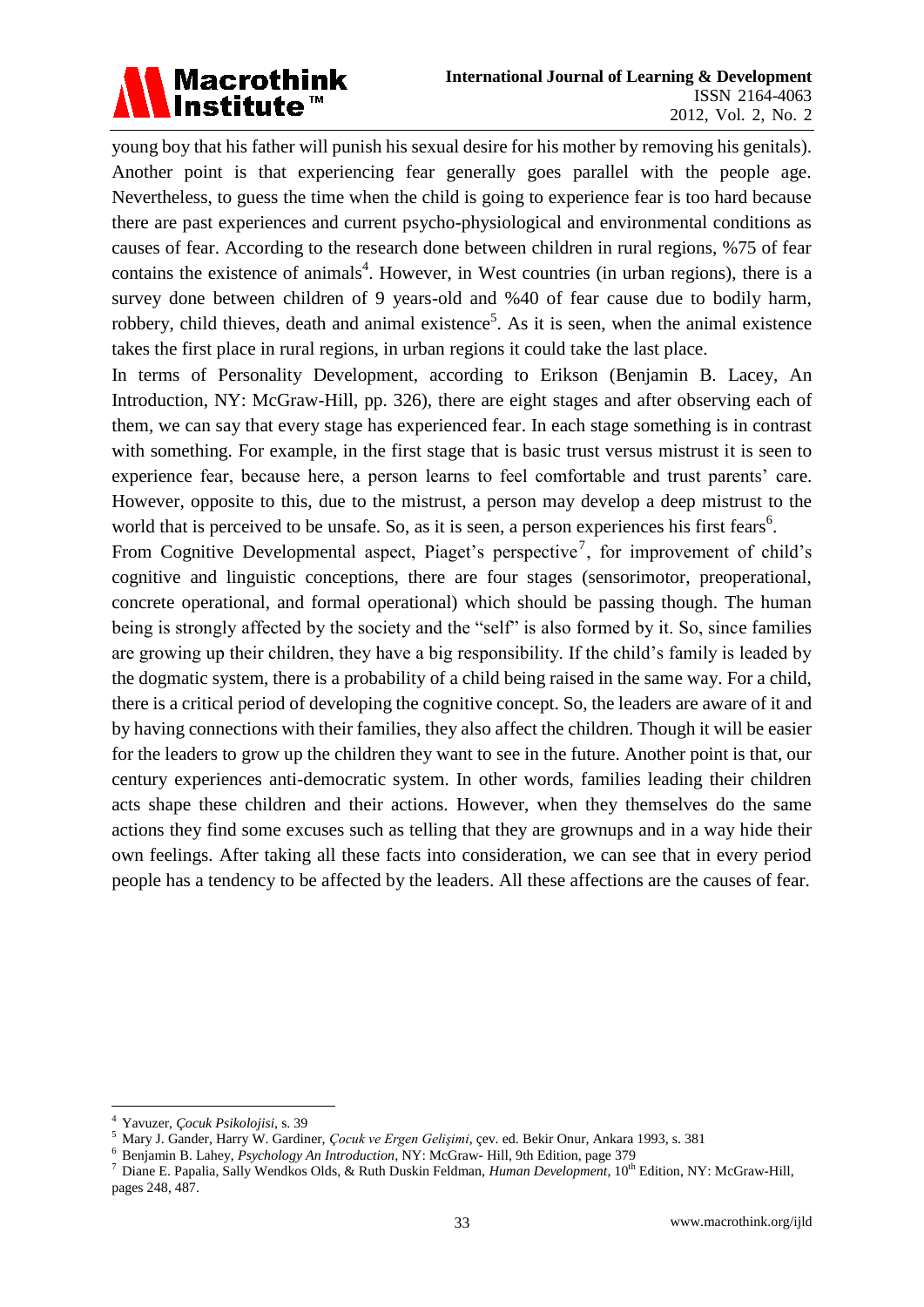



From Human Developmental aspect, the approach made by Bronfenbrenner, there are five interlocking contextual systems, from the most intimate to the broadest: the micro system, mesosystem, ecosystem, macro system and chronosystem. According to Bronfenbrenner (Diane E. Papalia, Sally Wendkos Olds, & Ruth Duskin Feldman, *Human Development*, 10<sup>th</sup> ed., page 41-42), the first four systems are like hollow cylinders that fit inside one another, encasing the developing person. The fifth, the chronosystem, adds the dimension of time. As it is seen in figure, the borderers between the systems are fluid; although we separate the various levels of influence for purposes of illustration, in reality they continually interact. As in Maslow's hierarchy of need, lack of one "relation" may cause to huge problems. All these problems cause stress and as a result of that fear appears.

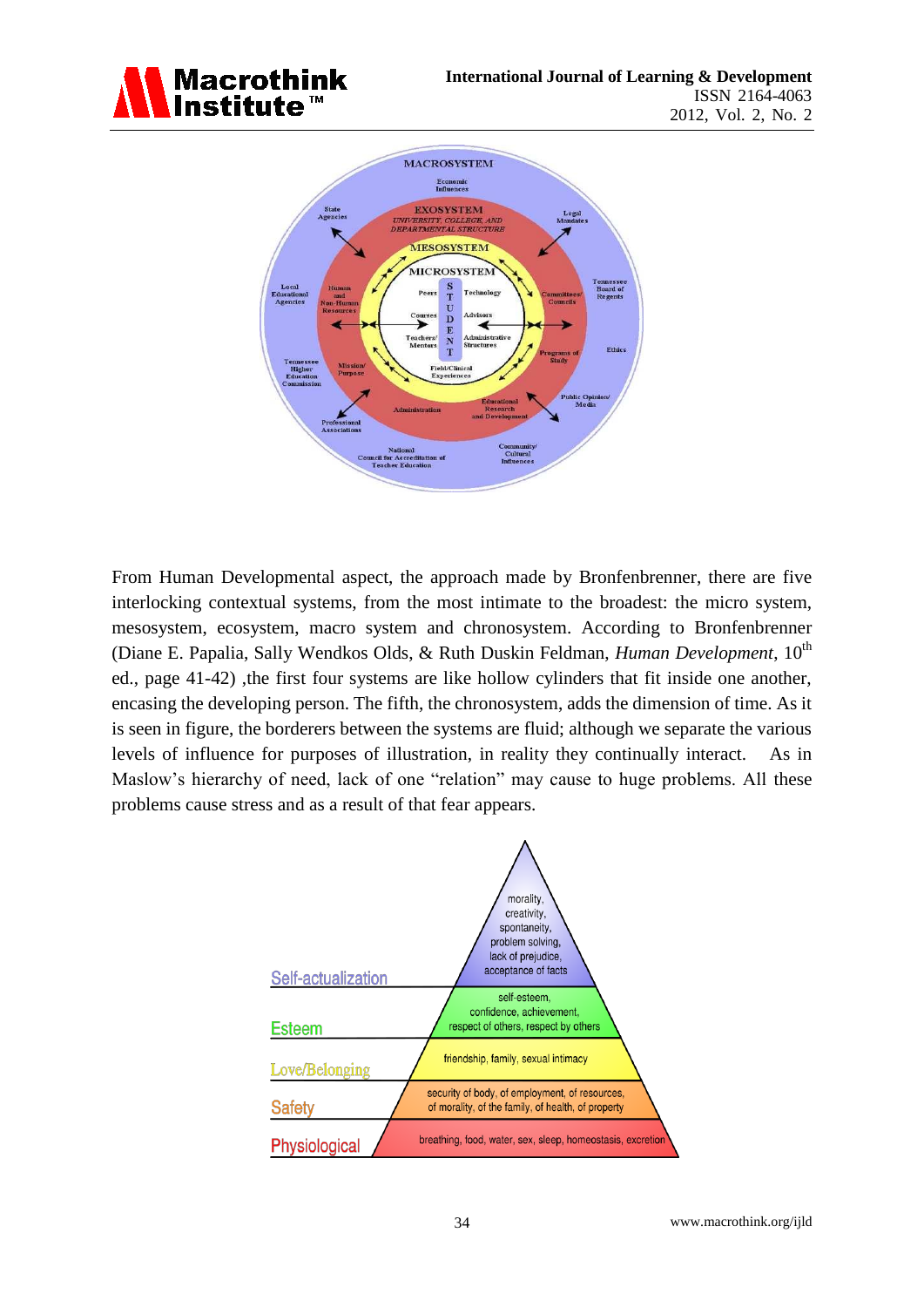



Maslow's Pyramid

According to Maslow, the pioneer of *Humanistic Psychology*, there is a pyramid<sup>8</sup> and we are not a crazy-quilt confusion of motives; rather, our motives are organized in a hierarchy arranged from the most basic to the most personal and advanced. Lack of one of hierarchy's stages (Physiological, Safety, Love and Belonging, Self-esteem, Self-actualization) may cause stress and a person may experience fear as a result of this. Without satisfying the first stage (physiological), the person cannot pass to the next one.

Each approach is very important for understanding the reasons of fear and where it comes from, however, not only phobias mean fear. When we look at the facts that the fear exists, the questions which occur in our minds are: "Is our culture affected by the fear and if the answer is "yes", in what ways does it occur?" and "Is where a concept of the "fear culture"?" To find the answers to these questions, it is better to do research/look at particular areas of a country. For example, in our country, there are seven regions and each of them has their own culture. In Turkey, there are plenty of reasons of experiencing the fear; however, the main reason is based on the cultural aspects. Even though Turkey is seemed to have "one" culture, the culture of the East and West shows huge differences. Let's look at the main two approaches such as the way children are arisen and brought up and the gender differences between men and women. In my opinion, to find the fear differences between regions, it could be a good idea to use the pyramid that is adopted from "Maslow's hierarchy" which impressed me. Every stage of the pyramid should be observed by the fears caused by the relationships with others. The basic and the most important stage of the pyramid is the "Human Stage" which is interconnected with the other four stages: Nuclear Family, School, Job and Retirement. Moreover, the connection and the level of each fear stage are different.

<sup>1</sup> <sup>8</sup> Maslow's Hierarchy of Needs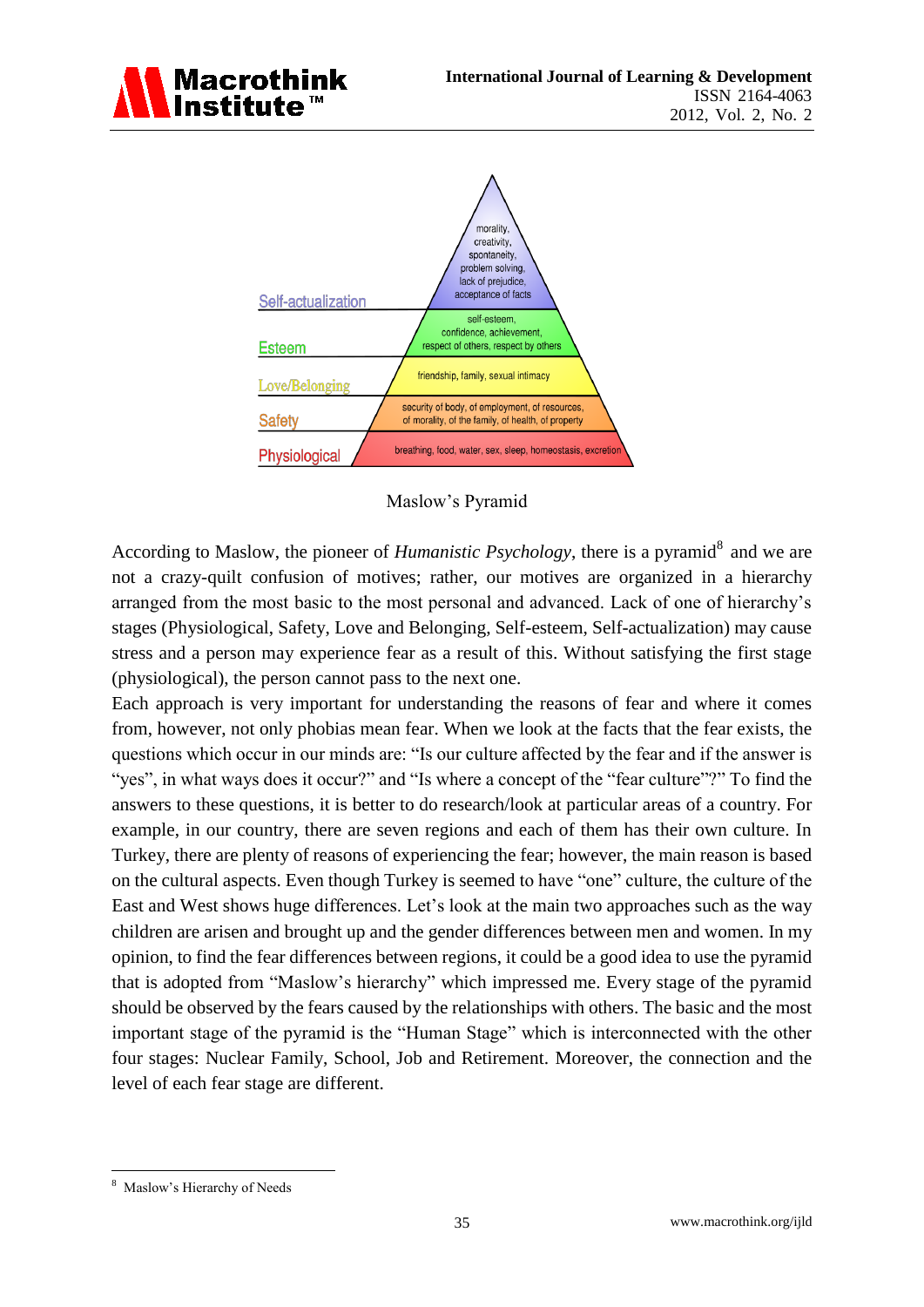



Nevin Mert's pyramid of fear<sup>9</sup>

### **East;**

There are some expectations from the people living in the East part of the country. There is a patriarchy, which points out that the men are leaders in the families and everything depends on them. In this culture, the women are only for fertility, feeding animals, growing up children, cooking, and nothing else. They do not have even an opportunity to exercise their right to education. Besides, there is a dogmatic system in this culture, too. The women cannot ask the reasons of the things happening around them and they cannot reject any demand coming from their husbands or fathers. All these facts are the major causes for the women of growing up with lot sorts of fear.

# **West;**

However, the expectations from the people living in the West part of the country are absolutely different. This region allows and encourages its women to be well-educated and to have a career. The rights of men and women are approximately equal. The woman freely exercises her rights and defends them independently. Also, woman's childhood is passing not in the same way as it is passing in the Eastern culture of the country. However, causes of the fear divorces, the fact of the fear naturally exists in the West, too. As it is seen, even though the way of living is different in each region, it shows us the certain truth that the fear exists.

On the other hand, there are some researches that contain the degree of the fear on behaviour and conservation. *Social psychologists* and communicative experts are closely interested in this issue. According to Social Psychologists, there are some reasons why people are having a tendency to be leaded by other people. There are two statements which cause directorial reflection. One of them is to be avoided from entrepreneurial spirit. It is a kind of mood which leads people to be a passive and suppress their emotions. It causes a major problem that is being withdrawn and loosing the concept of the "self". The second statement is to shape the attitude on the mass. By using some reinforcement and punishment methods the directors lead people

<sup>1</sup> <sup>9</sup> This pyramid is adopted by Maslow's Pyramid.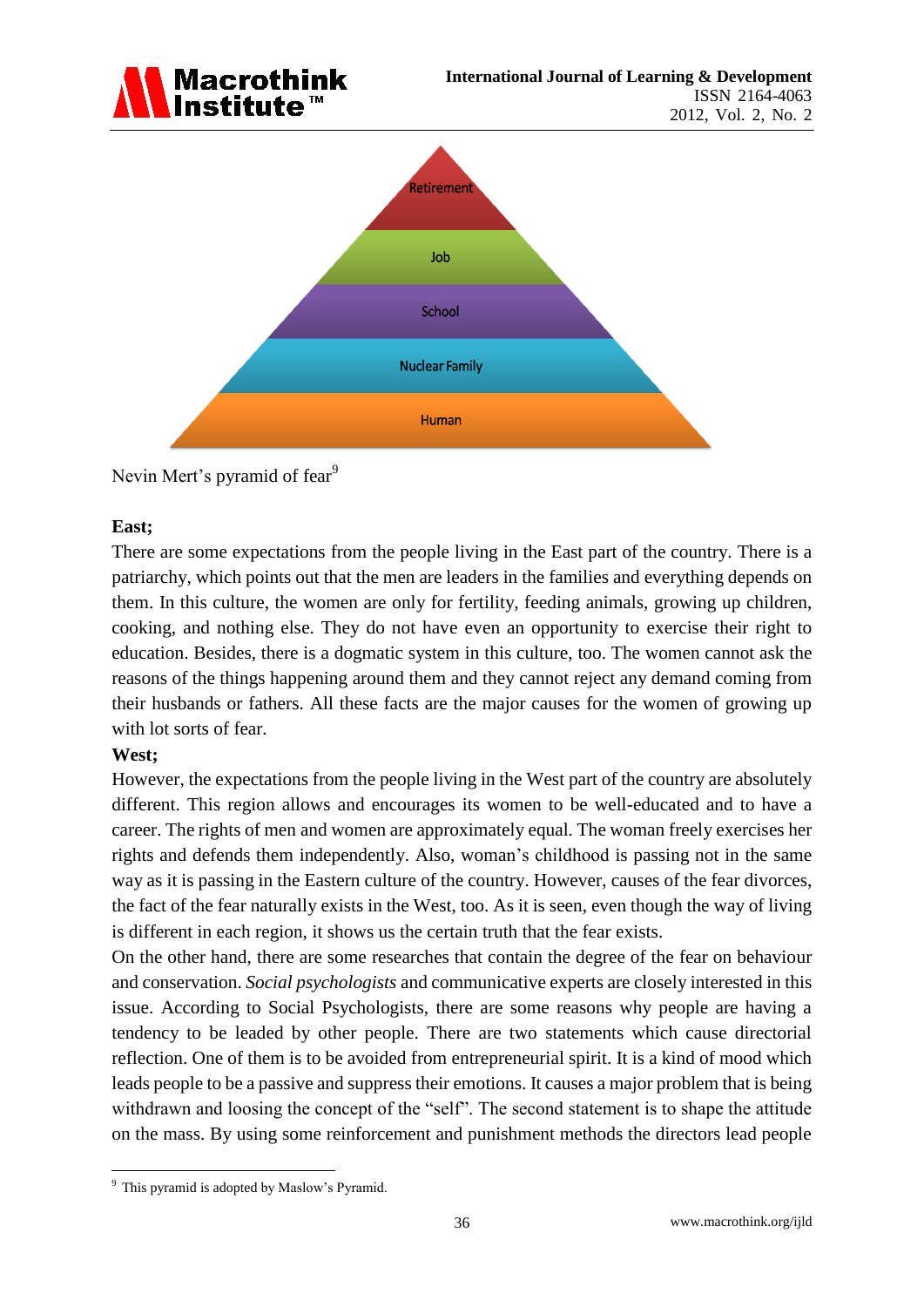

to their own desires. These leaders choose the "right way" for their public. Here a dogmatic system takes a great place. This system represses people's "human value" and edges away from the "self". The main purpose of these two statements is to hit the people's abilities to lead themselves and suppress their conscious for taking account the power of leading. Instead of choosing literary people, the leaders prefer to supply their power in the rural regions where the number of literary people is less than in urban regions. However, it is not too easy for leaders to satisfy their "dream". They use propaganda to affect the mass. It appears with unconscious affection. With many repetitions the leaders "wash" the mass' brains and step by step approach to their aim. After these repetitions people unconsciously accept the leaders' beliefs.

Furthermore, in terms of *Public Relations*, there is an opinion leader who leads the mass according to his/her beliefs. The public dogmatically accept the given information. It starts from childhood. The importance of fear could be seen through the fact that %90 of fear experiences due to wrong learning and errors in it. For instance, the child can like or fear something by the suggestions of the other people (opinion leaders) even if they don't know anything about that topic<sup>10</sup>. It goes on through the life-span. The concept Lynch Mobs, which is used in Social Psychology, covers the notion "deindividuation" which means that the people having experienced this stage can feel anonymous and unidentifiable and therefore feel less concerned with what others think of their behaviour<sup>11</sup>. In addition, there is a threshold porter, too. Here, the people gradually accept the given information and the threshold porter does this in an indirect way. The news coming from "mass communication channels" are divided into two parts. The first type is that case may happen/occur at any time like traffic accidents, suicide and the second type of coming news is the cases which do not happen immediately. Before publishing this news it is passing through threshold porters and they decide what to publish. From *Behaviourist Psychology* aspect, Skinner's perspective<sup>12</sup> (to teach a behaviour to a person or to an organism by applying gradually rather than wholesale; in other words, teaching a behaviour step by step), the aim of all these leaders is to influence people by using the media. The public have strongly affected by the media and it shows how the media is effective in people's behavioural changes. Moreover, the approach of Scott Peck who mentioned opinions about public relations claimed that the basis of fear is a result of *laziness*<sup>13</sup>. According to him, due to a nature of humanity, the fear is a common form of the laziness. Most of our fears are happening due to the thought of loosing something that belongs to us/our statue. In this case, "risk" is the effect of losing our statue, but the "fear" is being frightened of reaching a new statue and expending effort for it. As it could be understood from these expressions, fear is a feeling about the future. Think of something undesirable that will occur may cause to heart's grief. Human experiences fear due to frightening not to obtain something desirable $^{14}$ . In other words, fear is the natural reaction of living beings that are face to face with danger that could be visible or invisible. Psychologists evaluate this mental condition as a useful mechanism to

1

<sup>&</sup>lt;sup>10</sup> Fikret Kanad, *Ailede Çocuk Terbiyesi*, İstanbul 1976, s. 79, 29; Russel, a.g.e., s. 79

<sup>&</sup>lt;sup>11</sup> Benjamin B. Lahey, *Psychology An Introduction*, NY: McGraw- Hill, 9th Edition, page 607

<sup>&</sup>lt;sup>12</sup> Benjamin B. Lahey, *Psychology An Introduction*, NY: McGraw- Hill, 9th Edition, page 15

<sup>13</sup> Peck, a.g.e., s. 285-286

<sup>14</sup> Raşit Küçük, *Sevgi Medeniyeti*, Ankara 1991, s. 214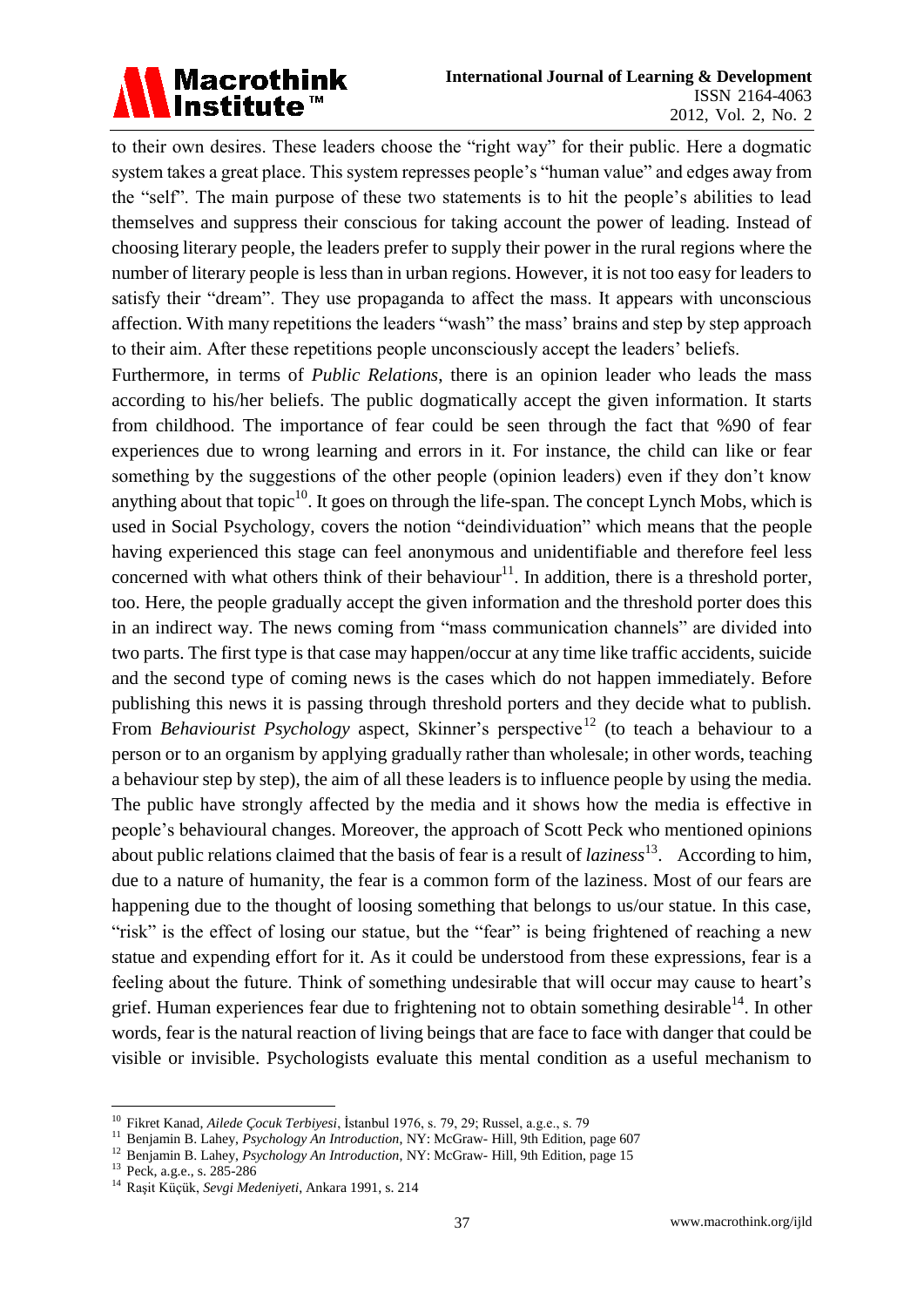

provide vibrant and self-defense<sup>15</sup> and also fear is characterized as both inevitable and basic senses.

There are some opinions about the experiencing of fear in our country. One of them is Doğan CÜCELOĞLU, the writer of book "Fear Culture". He states that "If in a society the fear culture exists and also its dominant, there is neither respect to the truth nor the life of the human is precious. Moreover, this society is also going to be lack of scientific view which means that the dogmatic system leads to the society. And, the lives of people will be passing meaninglessly and with dogmatism. In addition, each person and society could impress their positive thoughts and should not forget the purpose of living". It shows that he accepts the existence of fear in the country and by publishing that book he impresses his emotions to the public. However, the most interesting aspect existed in Turkey was the usage of the sentence that recalled Plato's words ("The cowardly people could never elect the monument of victory"), said:" Country cannot be built on fear! Future is not build on fear! Democracy cannot be built on fear!"<sup>16</sup>It shows that people who recalled that are also aware of the fear in their country. Moreover, there are still some traces of "fear culture" as we are face to face in national newspapers that is "Cumhuriyet", and as an example of being awareness of it, it was published the archives titled "Korku İmparatorluğu" (The Empire of Fear). As it is seen, not only the opinion leaders but also the public is aware in experiencing fear in our society/culture. However, the most interesting question comes to minds, if we are aware in existence fear, why we let it to continue and affect us as a country?!



In example if we take a glance at Turkish National Athem (12 March, 1921), we find that it starts with the word "Korkma!" which means "Don't be afraid!" or "No fear!" According to the psychological approaches mentioned above, it symbolizes the economical, social and cultural perspectives of the country. The existence of the word "Korkma!" in the Turkish National Athem means that there is a fear and the message trying to be given by the National Athem is not to be afraid of anything around us. Observing this fact through the psychological approach of big five basic traits (Ashton, Lee, & Goldberg, 2004; McCrae & Costa, 1987, 1999; McCrae

<sup>&</sup>lt;u>.</u> <sup>15</sup> Mannoni, a.g.e, s. 10; Atalay Yörükoğlu, *Çocuk Ruh Sağlığı*, Ankara 1984, s. 220

<sup>&</sup>lt;sup>1</sup>14th Consultation and Evaluation speaking at the Meeting of AK Party (21/11/09)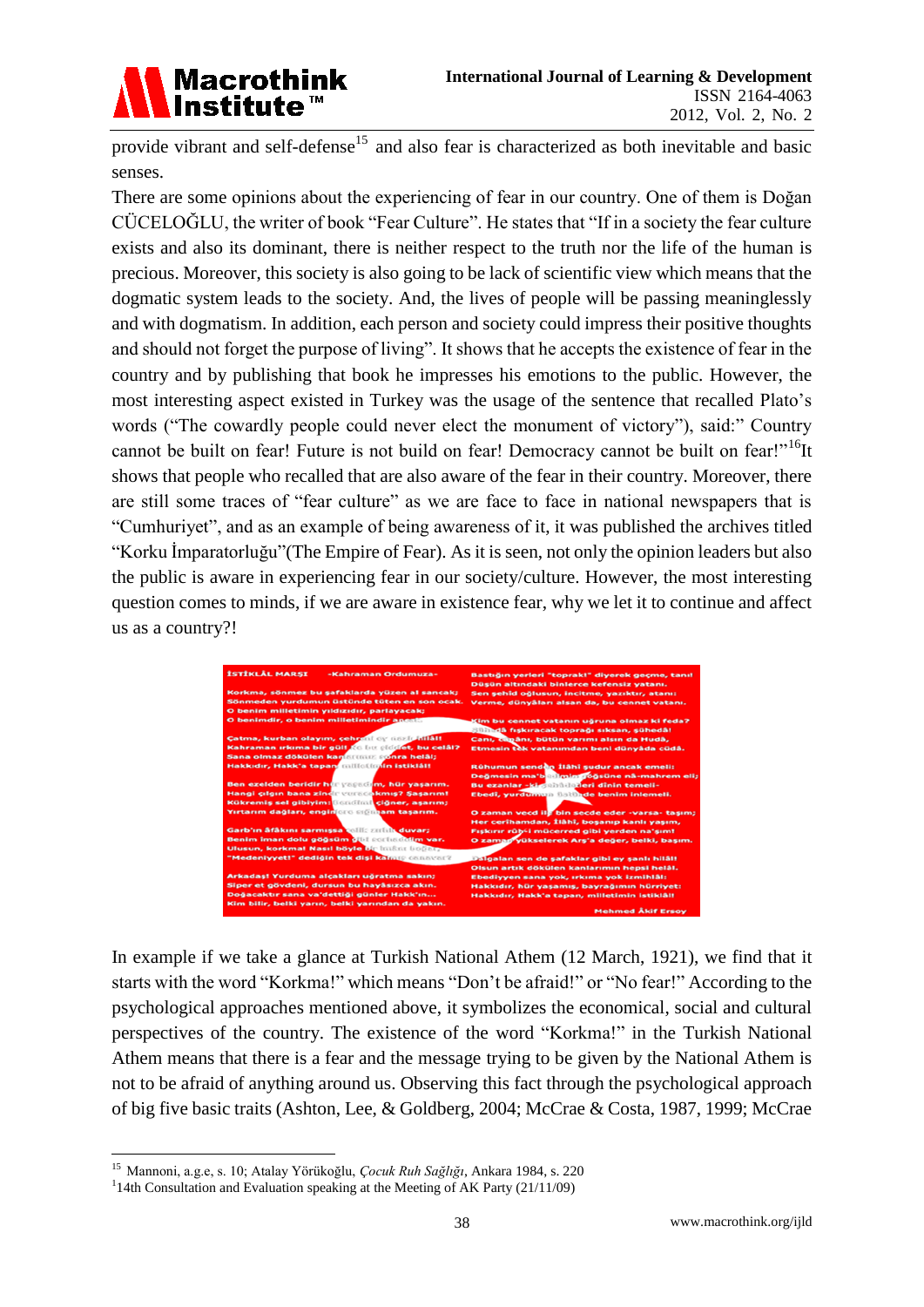

& Terracciano, 2005), we can say that by using "Five-Factor Model of Personality" that, this "problem" could be solved. This model of personality points out that openness, extraversion, conscientiousness, agreeableness, and neuroticism are the important five-factors that could be affective in the personality of a person and as a result of the effectiveness, in the way of thinking and living could be seen some positive changes. Getting rid of especially neuroticism which includes worrying, nervous, high-strung, insecure and self-conscious will help people to cure their fears.

Taking all these facts into consideration, by describing the "fear" and approaching through psychological and socio-psychological perspectives, we tried to understand the causes and results of the fear in our country. In every moment (from birth to death) we consciously or unconsciously experience fear and it affects our life-span. By observing some perspectives, we come to a head that the East part of our country is still ruled by the despotic method, because there isn't any authority figure, thus, it has to be. Moreover, although in the East, the "death" is sanctified, in the West, the "life" is sanctified. When we look at the East, we can see that there is a fatalistic mentality. If it is needed to show the situation regrettably, a person can get frightened because of its nature and also can beat that fear by his/her joy of life and pride. In eastern side, while the fear of one is getting stronger (fear is dominating the honor), this fear can dominate the honor of the nation. In personal life, it is natural that fear can surpass other things, but if fear is dominate over honor in the East, this fear can be also felt in the Turkish National Athem. Even though we sometimes can get rid of this fear as a society, fear can surpass again. In other words, in the Turkish National Athem, there are traces of fear and this athem was accepted in 1921. Furthermore, there are still traces in our century. In daily news we can experience it, too. From past till nowadays it has existed and in the future it will also exist. As a result of our observations, we can say that our country has a fear culture. So, it proves the existence of the concept of the "fear culture" as well.

*Acknowledgement*: Dr. Poyraz GÜRSON, the chairperson of the department of Public Relations and Advertisement and Mr. Boğaç BERKMEN, 4th class student of the Department of Public Relations and Advertisement.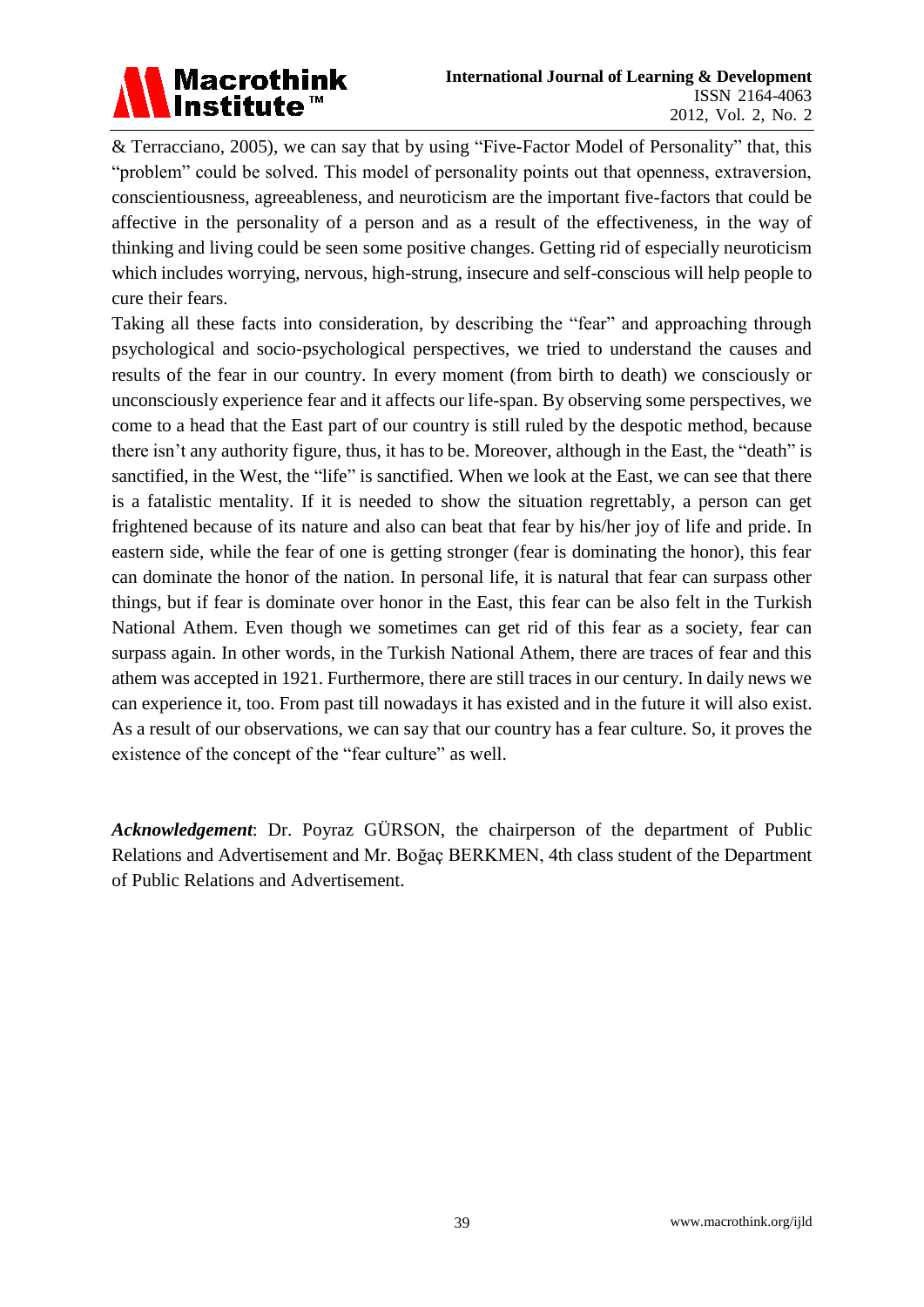

### **References:**

- Addington, J. E. (2001). *%100 mind power*. Akaşa Yayın ve Dağıtım.
- Aydın, E. (2000). *Bireysel gelişim kişisel kalite yöntemleri. Hayat* Yayınları.
- Cansever, G. (1976). *İçimdeki ben*. Boğaziçi Üniversitesi Yayınları.
- Cottrell, S. (2005). *Critical thinking skills*. Printed and Bound in Chine.
- Cüceloğlu, D. (). *Korku kültürü.*
- Domjan, M. (2004). *Essentials of conditioning and learning* (2<sup>nd</sup> ed.). Türk Psikologlar Derneği Yayınları, no:28.
- Dokmen, Ü. (1989). İletişim çalışmaları ve empati (20. Baskı). Sistem Yayıncılık.
- Duffy, K. G. (1998). *Psychology* 98/99 (28th ed.). Dushkin/ McGraw-Hill.
- Eagly, A. H., & Chaiken, S. (1993). The psychology of attitudes. Wadsworth Cengage Learninig.
- Feldman, R. S. (1996). *Understanding psychology* ( $4<sup>th</sup>$  ed.). McGrall-Hill.
- Fulcher, J., & Scott, J. (2003). *Sociology* (2nd ed.). Oxford University Press.
- Geçtan, E. (1993). *İnsan olmak* (12. Baskı). Remzi Kitabevi.
- Keller, F. S. (2003). *Psikolojinin temel dinamikleri*. Yeryüzü Yayınevi.
- Lahey, B. B. (2007). *Psychology an introduction*, Ninth Edition, NY: McGraw-Hill.
- Marris, C. G. (2002). *Understanding psychology* (3rd ed.). Türk Psikologlar Derneği Yayınları no:23.
- Martin, G., & Pear, J. (2003). *Behavior modification* ( $7<sup>th</sup>$  ed.). Upper Saddle River, NJ.
- Myers, D. G. (1995). *Psychology* ( $4<sup>th</sup>$  ed.). Worth Publishers.
- Oskay, Ü. (2000). *Kitle iletişimin kültürel işlevleri*, Der Yayınevi-İst.
- Papalia, D. E., Sally Wendkos Olds, & Ruth Duskin Feldman (2007). *Human Development*, Tenth Edition, NY: McGraw-Hill.
- Petty, R. E., & Cacioppo, J. T. (1996). *Attitudes and persuasion*. USA: Westview Press.
- Polk, T. A., & Seiferz, C. M. (2002). *Cognitive modeling*. The MIT Press.
- Roediger, III. H. L., & Capaldi, E. D., Paris, S. G., Polivy, J., & Herman C. P. (1996). *Psychology* (4<sup>th</sup> ed.). West Publishing Company-USA.
- Schwartz, B., Wasserman, E. A., & Robbins, S. J. (2002). *Psychology of learning and behavior* ( $5<sup>th</sup>$  ed.). W.W. Norton & Company.
- Topsever, Y., & Göregenli, M. (1994). *8. Ulusal psikoloji kongresi bilimsel çalışmaları*. Türk Psikologlar Derneği Yayınları.
- Türk Psikologlar Derneği (1996). *9. Ulusal psikoloji kongresi bilimsel çalışmaları*. Boğaziçi Üniversitesi.
- Wade, N. J., & Swanston, M. T. (2001). *Visual perception, an introduction*. Psychology Press Ltd.
- Westen, B. (1999). *Psychology; mind, brain, behavior, and culture* (2<sup>nd</sup>ed.). John Wiley & Sons.
- Westen, D. (2002). *Psychology; brain, behavior, and culture* (3rded.). JW: Sons.
- Yavuzer, H. (1994). *Çocuk ve suç* (7.Basım). Remzi Kitabevi.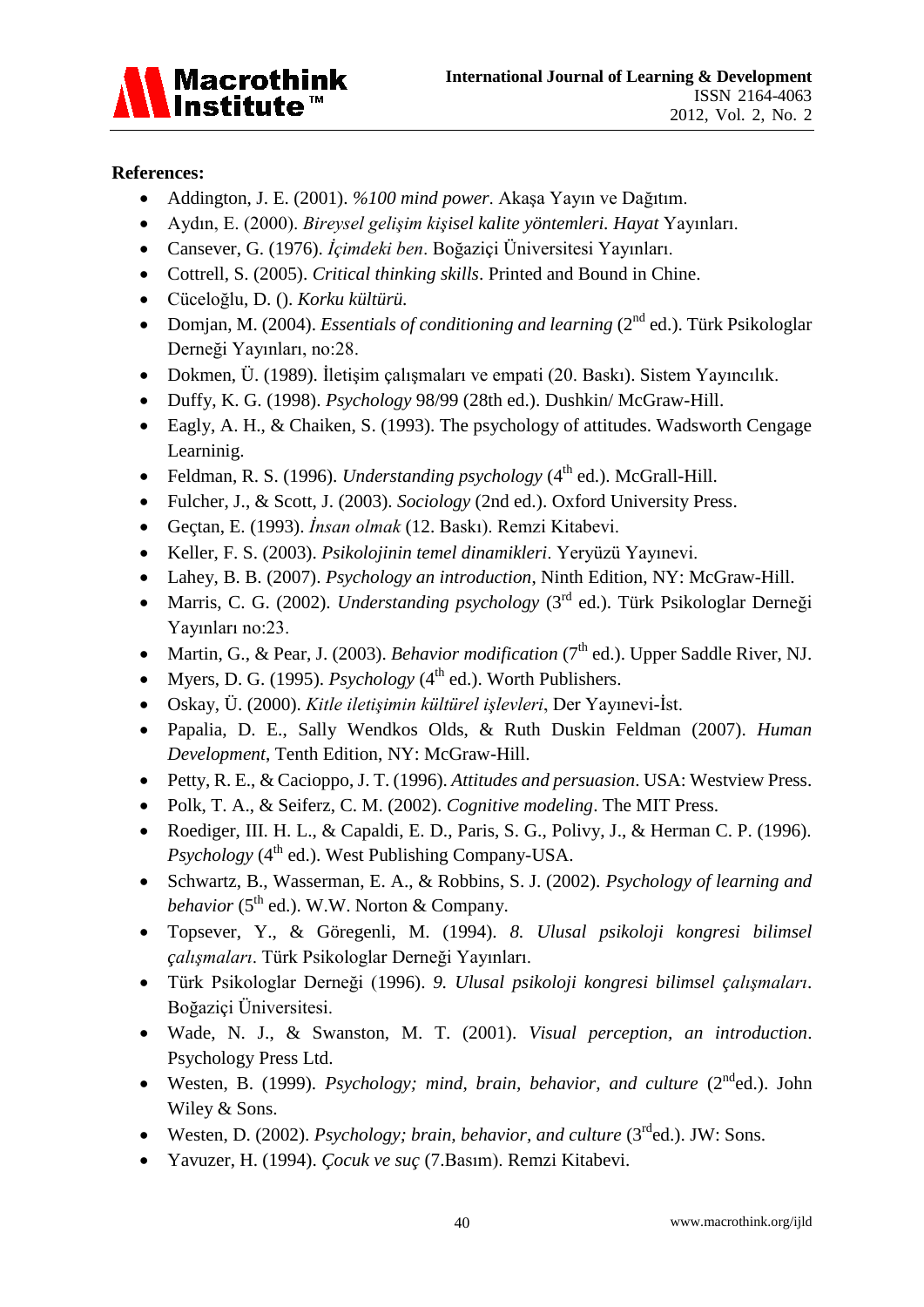

# Appendix $17$

Types of phobias;

# *Psychological conditions*

- [Ablutophobia](http://en.wikipedia.org/wiki/Ablutophobia) fear of bathing, washing, or cleaning.
- [Acrophobia,](http://en.wikipedia.org/wiki/Acrophobia) Altophobia fear of heights.
- [Agoraphobia](http://en.wikipedia.org/wiki/Agoraphobia) fear of places or events where escape is impossible or when help is unavailable.
- [Agraphobia](http://en.wikipedia.org/wiki/Agraphobia) fear of sexual abuse.
- [Aichmophobia](http://en.wikipedia.org/wiki/Aichmophobia) fear of sharp or pointed objects.
- [Algophobia](http://en.wikipedia.org/wiki/Algophobia) fear of pain.
- [Agyrophobia](http://en.wikipedia.org/wiki/Agyrophobia) fear of crossing roads.
- [Androphobia](http://en.wikipedia.org/wiki/Androphobia) fear of men.
- [Anthropophobia](http://en.wikipedia.org/wiki/Anthropophobia) fear of people or being in a company, a form of [social phobia.](http://en.wikipedia.org/wiki/Social_phobia)
- $\bullet$  [Anthophobia](http://en.wikipedia.org/wiki/Anthophobia) fear of flowers.
- [Aquaphobia,](http://en.wikipedia.org/wiki/Aquaphobia) [Hydrophobia](http://en.wikipedia.org/wiki/Hydrophobia) fear of water.
- [Astraphobia,](http://en.wikipedia.org/wiki/Astraphobia) Astrapophobia, Brontophobia, Keraunophobia fear of [thunder,](http://en.wikipedia.org/wiki/Thunder) [lightning](http://en.wikipedia.org/wiki/Lightning) and storms.
- [Aviophobia,](http://en.wikipedia.org/wiki/Fear_of_flying) Aviatophobia fear of flying.
- [Bacillophobia,](http://en.wikipedia.org/wiki/Bacillophobia) Bacteriophobia, Microbiophobia fear of [microbes](http://en.wikipedia.org/wiki/Microbe) and [bacteria.](http://en.wikipedia.org/wiki/Bacterium)
- [Catoptrophobia](http://en.wikipedia.org/wiki/Catoptrophobia) fear of mirrors or of one's own reflection.
- [Chorophobia](http://en.wikipedia.org/wiki/Chorophobia) fear of dancing.
- [Cibophobia,](http://en.wikipedia.org/wiki/Cibophobia) [Sitophobia](http://en.wikipedia.org/wiki/Sitophobia) aversion to [food.](http://en.wikipedia.org/wiki/Food)
- [Claustrophobia](http://en.wikipedia.org/wiki/Claustrophobia) fear of confined spaces.
- [Coulrophobia](http://en.wikipedia.org/wiki/Coulrophobia) fear of [clowns.](http://en.wikipedia.org/wiki/Clown)
- [Decidophobia](http://en.wikipedia.org/wiki/Decidophobia) fear of making decisions.
- [Dental phobia,](http://en.wikipedia.org/wiki/Dental_phobia) Dentophobia, Odontophobia fear of [dentists](http://en.wikipedia.org/wiki/Dentist) and dental procedures
- [Dysmorphophobia](http://en.wikipedia.org/wiki/Dysmorphophobia) a phobic obsession with a real or imaginary body defect.
- $\bullet$  [Emetophobia](http://en.wikipedia.org/wiki/Emetophobia) fear of vomiting.
- [Ergasiophobia,](http://en.wikipedia.org/wiki/Ergasiophobia) Ergophobia fear of work or functioning, or a [surgeon'](http://en.wikipedia.org/wiki/Surgery)s fear of operating.
- [Ergophobia](http://en.wikipedia.org/wiki/Ergophobia) fear of work or functioning.
- [Erotophobia](http://en.wikipedia.org/wiki/Erotophobia) fear of sexual love or sexual questions.
- [Erythrophobia](http://en.wikipedia.org/wiki/Erythrophobia) pathological blushing.
- [Gelotophobia](http://en.wikipedia.org/wiki/Gelotophobia) fear of being laughed at.
- [Gephyrophobia](http://en.wikipedia.org/wiki/Gephyrophobia) fear of [bridges.](http://en.wikipedia.org/wiki/Bridge)
- [Genophobia,](http://en.wikipedia.org/wiki/Genophobia) Coitophobia fear of sexual intercourse.
- [Gerascophobia](http://en.wikipedia.org/wiki/Gerascophobia) fear of growing old or ageing.
- [Gerontophobia](http://en.wikipedia.org/wiki/Gerontophobia) fear of growing old, or a hatred or fear of the elderly.
- [Glossophobia](http://en.wikipedia.org/wiki/Glossophobia) fear of speaking in public or of trying to speak.
- [Gymnophobia](http://en.wikipedia.org/wiki/Gymnophobia) fear of [nudity.](http://en.wikipedia.org/wiki/Nudism)

<sup>1</sup> <sup>17</sup> Mixed citation part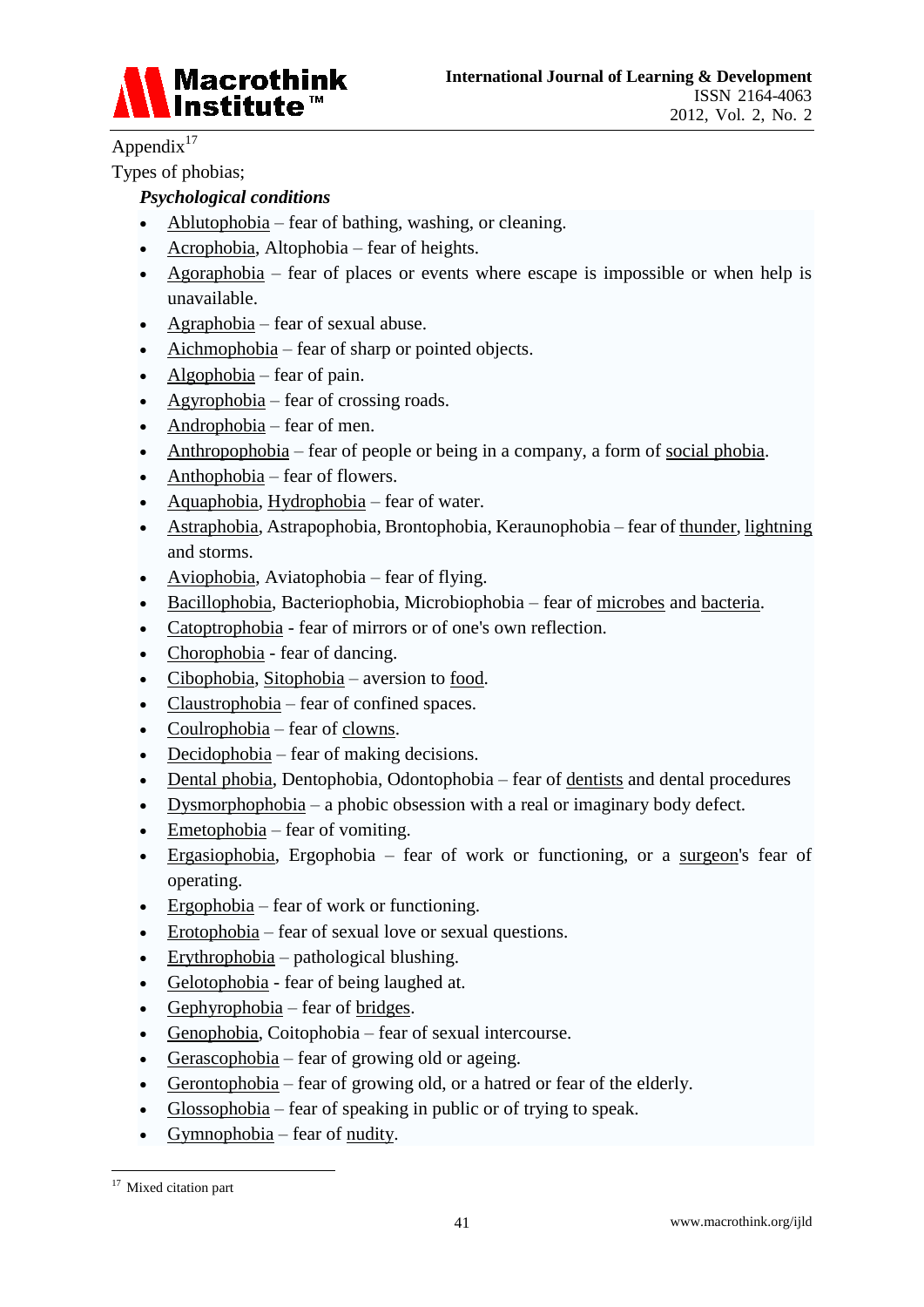

- [Gynophobia](http://en.wikipedia.org/wiki/Gynophobia) fear of women.
- [Haptephobia](http://en.wikipedia.org/wiki/Haptephobia) fear of being touched.
- $\bullet$  [Heliophobia](http://en.wikipedia.org/wiki/Heliophobia) fear of sunlight.
- [Hemophobia,](http://en.wikipedia.org/wiki/Hemophobia) Haemophobia fear of [blood.](http://en.wikipedia.org/wiki/Blood)
- $\cdot$  [Hexakosioihexekontahexaphobia](http://en.wikipedia.org/wiki/Hexakosioihexekontahexaphobia) fear of the [number 666.](http://en.wikipedia.org/wiki/Number_of_the_Beast)
- [Hoplophobia](http://en.wikipedia.org/wiki/Hoplophobia) fear of [weapons,](http://en.wikipedia.org/wiki/Weapon) specifically [firearms.](http://en.wikipedia.org/wiki/Firearm)
- [Ligyrophobia](http://en.wikipedia.org/wiki/Ligyrophobia) fear of loud noises.
- [Lipophobia](http://en.wikipedia.org/wiki/Lipophobia) fear/avoidance of fats in food.
- [Megalophobia](http://en.wikipedia.org/wiki/Megalophobia) fear of large/oversized objects.
- [Mysophobia](http://en.wikipedia.org/wiki/Mysophobia) fear of germs, contamination or dirt.
- [Necrophobia](http://en.wikipedia.org/wiki/Necrophobia) fear of death, the dead.
- [Neophobia,](http://en.wikipedia.org/wiki/Neophobia) Cainophobia, Cainotophobia, Cenophobia, Centophobia, Kainolophobia, Kainophobia – fear of newness, novelty.
- [Nomophobia](http://en.wikipedia.org/wiki/Nomophobia) fear of being out of mobile phone contact.
- [Nosophobia](http://en.wikipedia.org/wiki/Nosophobia) fear of contracting a disease.
- [Nyctophobia,](http://en.wikipedia.org/wiki/Nyctophobia) Achluophobia, Lygophobia, Scotophobia fear of darkness.
- [Osmophobia,](http://en.wikipedia.org/wiki/Osmophobia) Olfactophobia fear of smells.
- [Paraskavedekatriaphobia,](http://en.wikipedia.org/wiki/Paraskavedekatriaphobia) Paraskevidekatriaphobia, Friggatriskaidekaphobia fear of [Friday the 13th.](http://en.wikipedia.org/wiki/Friday_the_13th)
- [Panphobia](http://en.wikipedia.org/wiki/Panphobia) fear of everything or constantly afraid without knowing what is causing it.
- [Phasmophobia](http://en.wikipedia.org/wiki/Phasmophobia) fear of ghosts, spectres or phantasms.
- [Phagophobia](http://en.wikipedia.org/wiki/Phagophobia) fear of swallowing.
- [Phobophobia](http://en.wikipedia.org/wiki/Phobophobia) fear of having a phobia.
- [Phonophobia](http://en.wikipedia.org/wiki/Phonophobia) fear of loud sounds.
- [Pyrophobia](http://en.wikipedia.org/wiki/Pyrophobia) fear of fire.
- [Radiophobia](http://en.wikipedia.org/wiki/Radiophobia) fear of [radioactivity](http://en.wikipedia.org/wiki/Radioactivity) or [X-rays.](http://en.wikipedia.org/wiki/X-ray)
- $\bullet$  [Sociophobia](http://en.wikipedia.org/wiki/Social_phobia) fear of people or social situations
- [Scopophobia](http://en.wikipedia.org/wiki/Scopophobia) fear of being looked at or stared at.
- $\bullet$  [Somniphobia](http://en.wikipedia.org/wiki/Somniphobia) fear of sleep.
- [Spectrophobia](http://en.wikipedia.org/wiki/Spectrophobia) fear of mirrors and one's own reflections.
- [Taphophobia](http://en.wikipedia.org/wiki/Taphophobia) fear of the [grave,](http://en.wikipedia.org/wiki/Grave_(burial)) or fear of being placed in a grave while still alive.
- [Technophobia](http://en.wikipedia.org/wiki/Technophobia) fear of [technology.](http://en.wikipedia.org/wiki/Technology)
- [Telephone phobia](http://en.wikipedia.org/wiki/Telephone_phobia) fear or reluctance of making or taking [phone calls.](http://en.wikipedia.org/wiki/Phone_call)
- [Tetraphobia](http://en.wikipedia.org/wiki/Tetraphobia) fear of the number [4.](http://en.wikipedia.org/wiki/4_(number))
- $\bullet$  [Tokophobia](http://en.wikipedia.org/wiki/Tokophobia) fear of childbirth.
- [Tomophobia](http://en.wikipedia.org/wiki/Tomophobia) fear or anxiety of surgeries/surgical operations.
- [Traumatophobia](http://en.wikipedia.org/wiki/Traumatophobia) a synonym for [injury phobia,](http://en.wikipedia.org/wiki/Injury_phobia) a fear of having an injury
- [Triskaidekaphobia,](http://en.wikipedia.org/wiki/Triskaidekaphobia) Terdekaphobia fear of the number [13.](http://en.wikipedia.org/wiki/13_(number))
- [Trypanophobia,](http://en.wikipedia.org/wiki/Trypanophobia) Belonephobia, Enetophobia fear of needles or injections.
- [Vaccinophobia](http://en.wikipedia.org/wiki/Vaccinophobia) fear of vaccines.
- [Workplace phobia](http://en.wikipedia.org/wiki/Workplace_phobia) fear of the work place.
- [Xenophobia](http://en.wikipedia.org/wiki/Xenophobia) fear of strangers, foreigners, or aliens.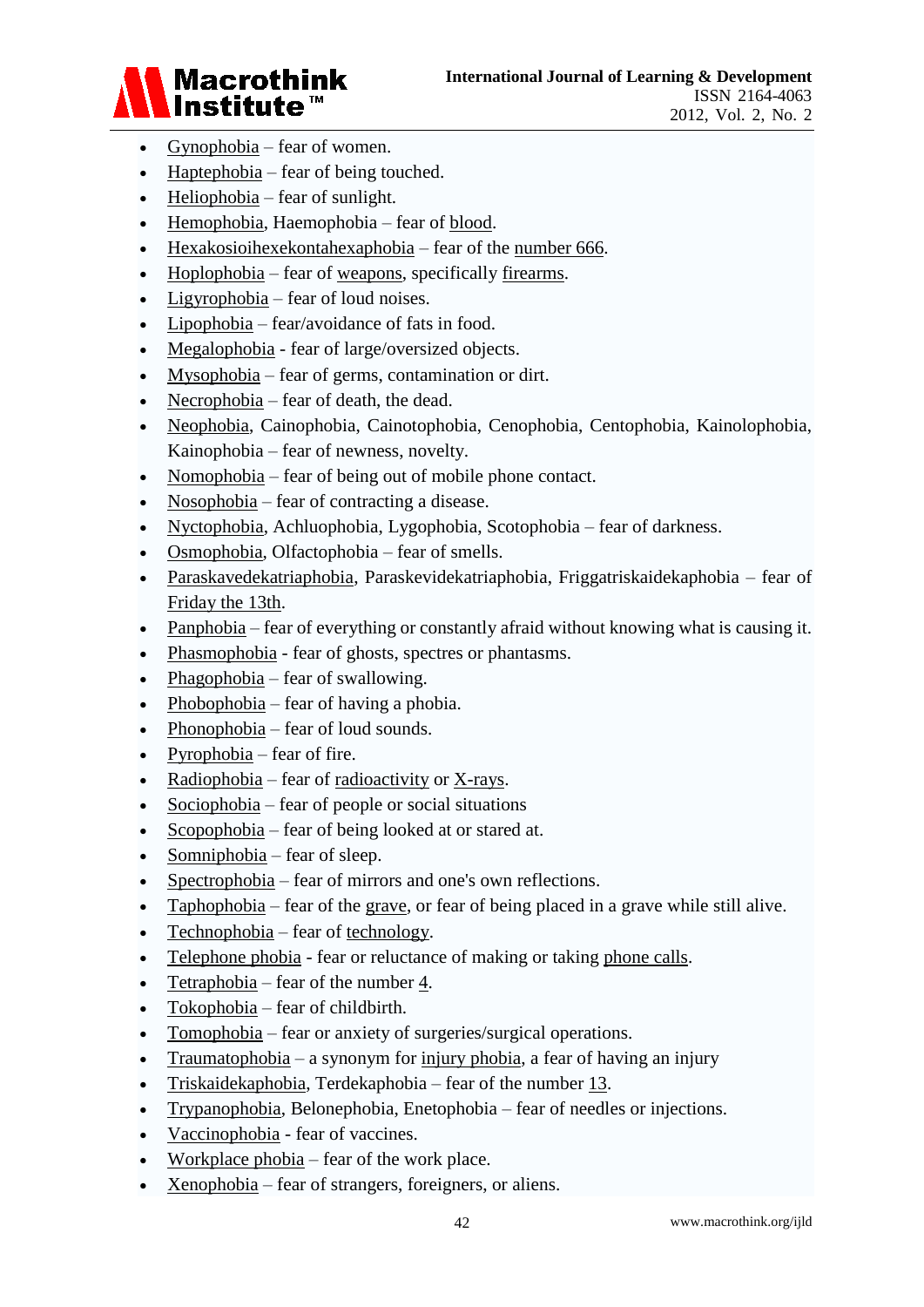

### *Animal phobias*

- [Ailurophobia](http://en.wikipedia.org/wiki/Ailurophobia) fear/dislike of [cats.](http://en.wikipedia.org/wiki/Cat)
- [Animal phobia](http://en.wikipedia.org/wiki/Animal_phobia) fear of certain animals, a category of specific phobias.
- [Apiphobia,](http://en.wikipedia.org/wiki/Apiphobia) [Melissophobia](http://en.wikipedia.org/wiki/Melissophobia) fear/dislike of [bees.](http://en.wikipedia.org/wiki/Bee)
- [Arachnophobia](http://en.wikipedia.org/wiki/Arachnophobia) fear/dislike of [spiders.](http://en.wikipedia.org/wiki/Spider)
- [Chiroptophobia](http://en.wikipedia.org/wiki/Chiroptophobia) fear/dislike of [bats.](http://en.wikipedia.org/wiki/Bat)
- [Cynophobia](http://en.wikipedia.org/wiki/Cynophobia) fear/dislike of [dogs.](http://en.wikipedia.org/wiki/Dog)
- [Entomophobia](http://en.wikipedia.org/wiki/Entomophobia) fear/dislike of [insects.](http://en.wikipedia.org/wiki/Insect)
- [Equinophobia,](http://en.wikipedia.org/wiki/Equinophobia) [Hippophobia](http://en.wikipedia.org/wiki/Hippophobia) fear/dislike of [horses.](http://en.wikipedia.org/wiki/Horse)
- [Herpetophobia](http://en.wikipedia.org/wiki/Herpetophobia) fear/dislike of [reptiles.](http://en.wikipedia.org/wiki/Reptile)
- $\bullet$  [Ichthyophobia](http://en.wikipedia.org/wiki/Ichthyophobia) fear/dislike of [fish.](http://en.wikipedia.org/wiki/Fish)
- [Musophobia](http://en.wikipedia.org/wiki/Musophobia) fear/dislike of [mice](http://en.wikipedia.org/wiki/Mouse) and/or [rats.](http://en.wikipedia.org/wiki/Rat)
- [Ophidiophobia](http://en.wikipedia.org/wiki/Ophidiophobia) fear/dislike of [snakes.](http://en.wikipedia.org/wiki/Snake)
- [Ornithophobia](http://en.wikipedia.org/wiki/Ornithophobia) fear/dislike of [birds.](http://en.wikipedia.org/wiki/Bird)
- $\bullet$  [Scoleciphobia](http://en.wikipedia.org/wiki/Scoleciphobia) fear of [worms.](http://en.wikipedia.org/wiki/Worm)
- [Selachophobia](http://en.wikipedia.org/wiki/Selachophobia) fear/dislike of [sharks.](http://en.wikipedia.org/wiki/Shark)
- [Zoophobia](http://en.wikipedia.org/wiki/Zoophobia) a generic term for animal phobias.

# *Non-psychological conditions*

- [Hydrophobia](http://en.wikipedia.org/wiki/Rabies) fear of [water.](http://en.wikipedia.org/wiki/Water)
- [Photophobia](http://en.wikipedia.org/wiki/Photophobia) hypersensitivity to light causing aversion to light
- [Phonophobia](http://en.wikipedia.org/wiki/Phonophobia) hypersensitivity to sound causing aversion to sounds.
- [Osmophobia](http://en.wikipedia.org/wiki/Osmophobia) hypersensitivity to smells causing aversion to odors.

# *Biology, chemistry*

- [Acidophobia/Acidophobic](http://en.wikipedia.org/wiki/Acidophobe) preference for non-acidic conditions.
- [Heliophobia/Heliophobic](http://en.wikipedia.org/wiki/Heliophobia) aversion to [sunlight.](http://en.wikipedia.org/wiki/Sun)
- $\bullet$  [Hydrophobia/Hydrophobic](http://en.wikipedia.org/wiki/Hydrophobe) a property of being repelled by water.
- [Lipophobicity](http://en.wikipedia.org/wiki/Lipophobicity) a property of fat rejection
- [Ombrophobia](http://en.wikipedia.org/wiki/Ombrophobia) avoidance of rain
- [Photophobia](http://en.wikipedia.org/wiki/Photophobia_(biology)) a negative [phototaxis](http://en.wikipedia.org/wiki/Phototaxis) or [phototropism](http://en.wikipedia.org/wiki/Phototropism) response, or a tendency to stay out of the light
- [Superhydrophobe](http://en.wikipedia.org/wiki/Superhydrophobe) the property given to materials that are extremely difficult to get wet.
- [Thermophobia](http://en.wikipedia.org/wiki/Thermophobia) aversion to [heat.](http://en.wikipedia.org/wiki/Heat)

# *Prejudices and discrimination*

- $\bullet$  [Biphobia](http://en.wikipedia.org/wiki/Biphobia) dislike of [bisexuals.](http://en.wikipedia.org/wiki/Bisexual)
- [Chemophobia](http://en.wikipedia.org/wiki/Chemophobia) prejudice against artificial substances in favour of 'natural' substances.
- [Ephebiphobia](http://en.wikipedia.org/wiki/Ephebiphobia) fear/dislike of [youth.](http://en.wikipedia.org/wiki/Youth)
- [Gerontophobia,](http://en.wikipedia.org/wiki/Gerontophobia) [Gerascophobia](http://en.wikipedia.org/wiki/Gerascophobia) fear of growing old or a hatred of the [elderly.](http://en.wikipedia.org/wiki/Elderly)
- [Heterophobia](http://en.wikipedia.org/wiki/Heterophobia) fear/dislike of [heterosexuals.](http://en.wikipedia.org/wiki/Heterosexual)
- [Homophobia](http://en.wikipedia.org/wiki/Homophobia) aversion to [homosexuality](http://en.wikipedia.org/wiki/Homosexuality) or fear of homosexuals.
- [Hoplophobia](http://en.wikipedia.org/wiki/Hoplophobia) aversion to [firearms](http://en.wikipedia.org/wiki/Firearms) or firearms owners. This word has also gained a certain political notoriety as a [dysphemism](http://en.wikipedia.org/wiki/Dysphemism) for "gun control advocate".